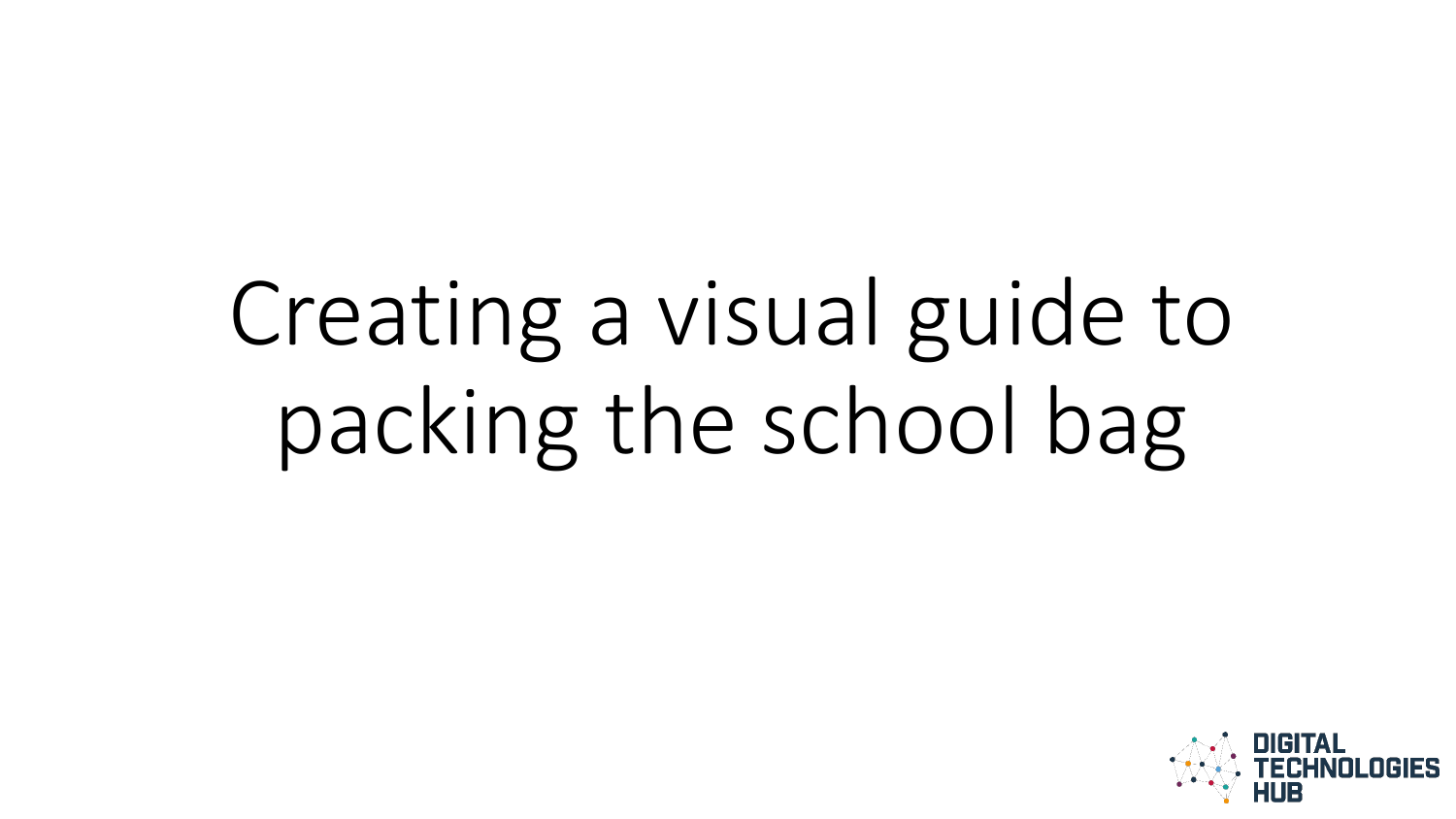**Description:** Students create a visual picture checklist of items to go into their school bag each morning.





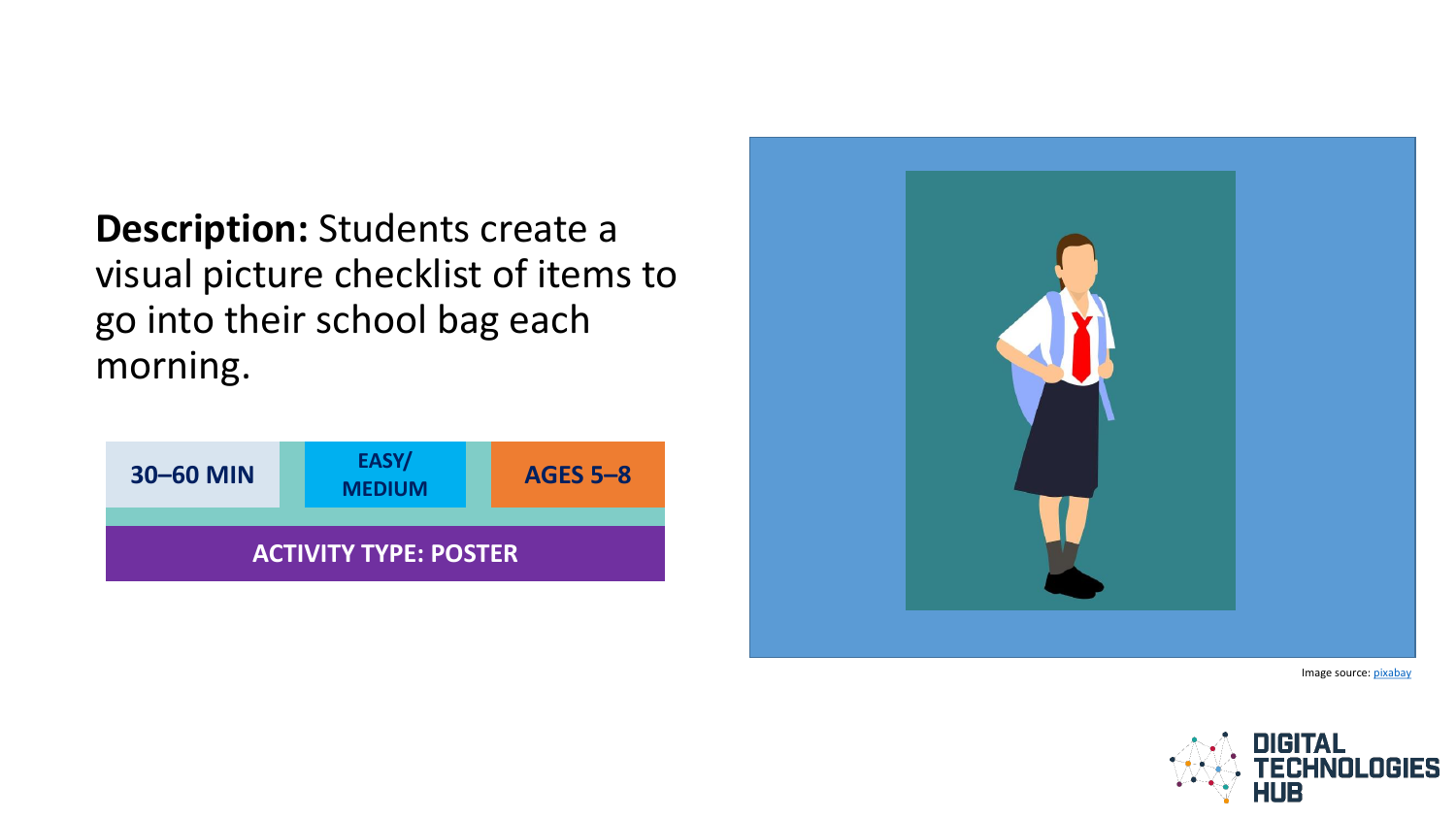### You will need …

- **Camera**
- **Computer**
- Word processing application, eg MS Word, Google Docs



Image source: [pixabay](https://pixabay.com/en/notebook-laptop-computer-871056/); [pixabay](https://pixabay.com/en/background-black-body-camera-3249063/)

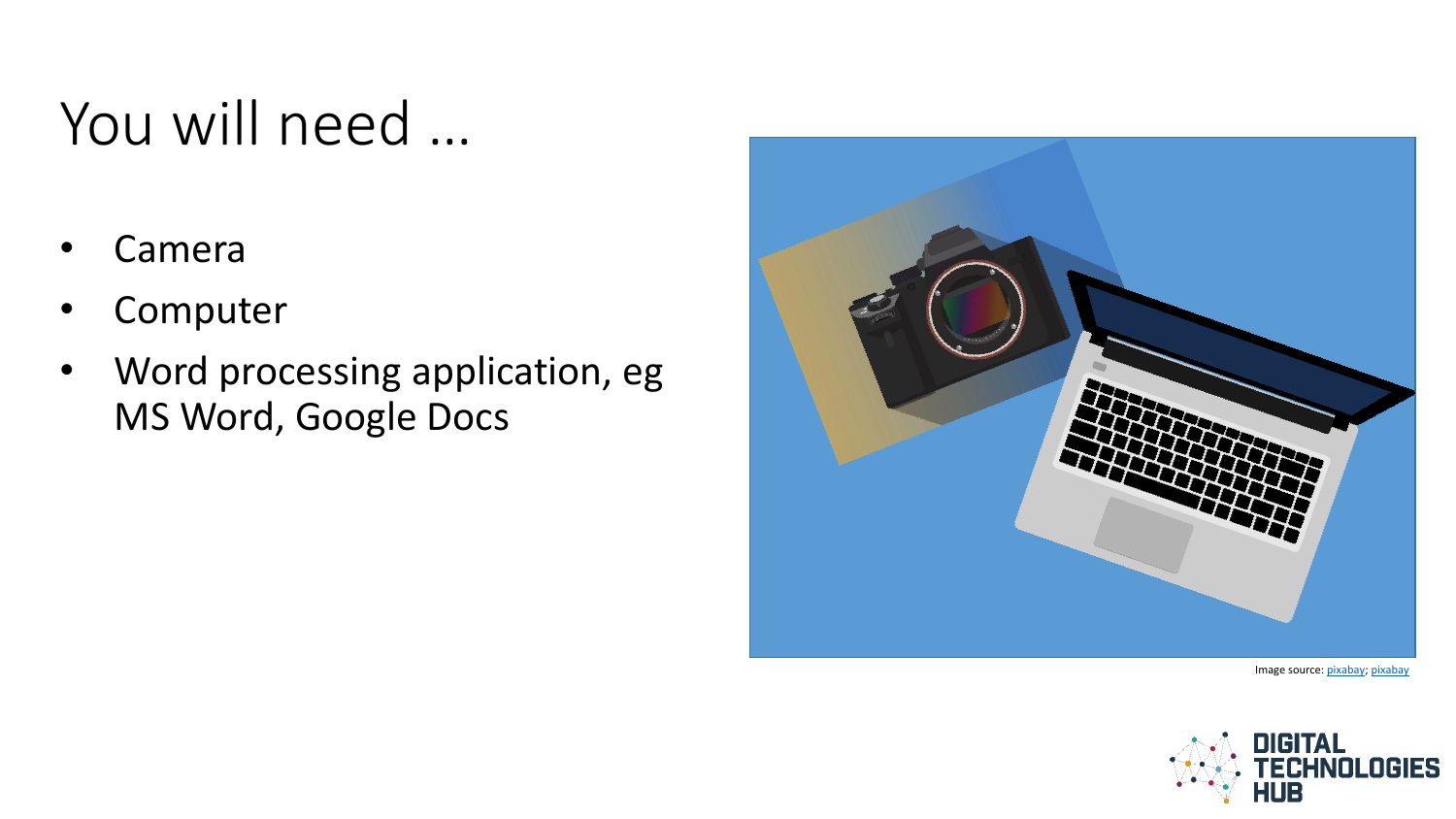#### About the activity

The morning rush to pack up in time to get to school can be hectic!

This activity will help children create a checklist of things they need to pack in their bag for school each morning.

Students will capture photos using a peripheral device, eg camera, of the items that go into their school bag each day.

They will then transfer these images to the computer, where they will create a checklist of things to go in their school bag.



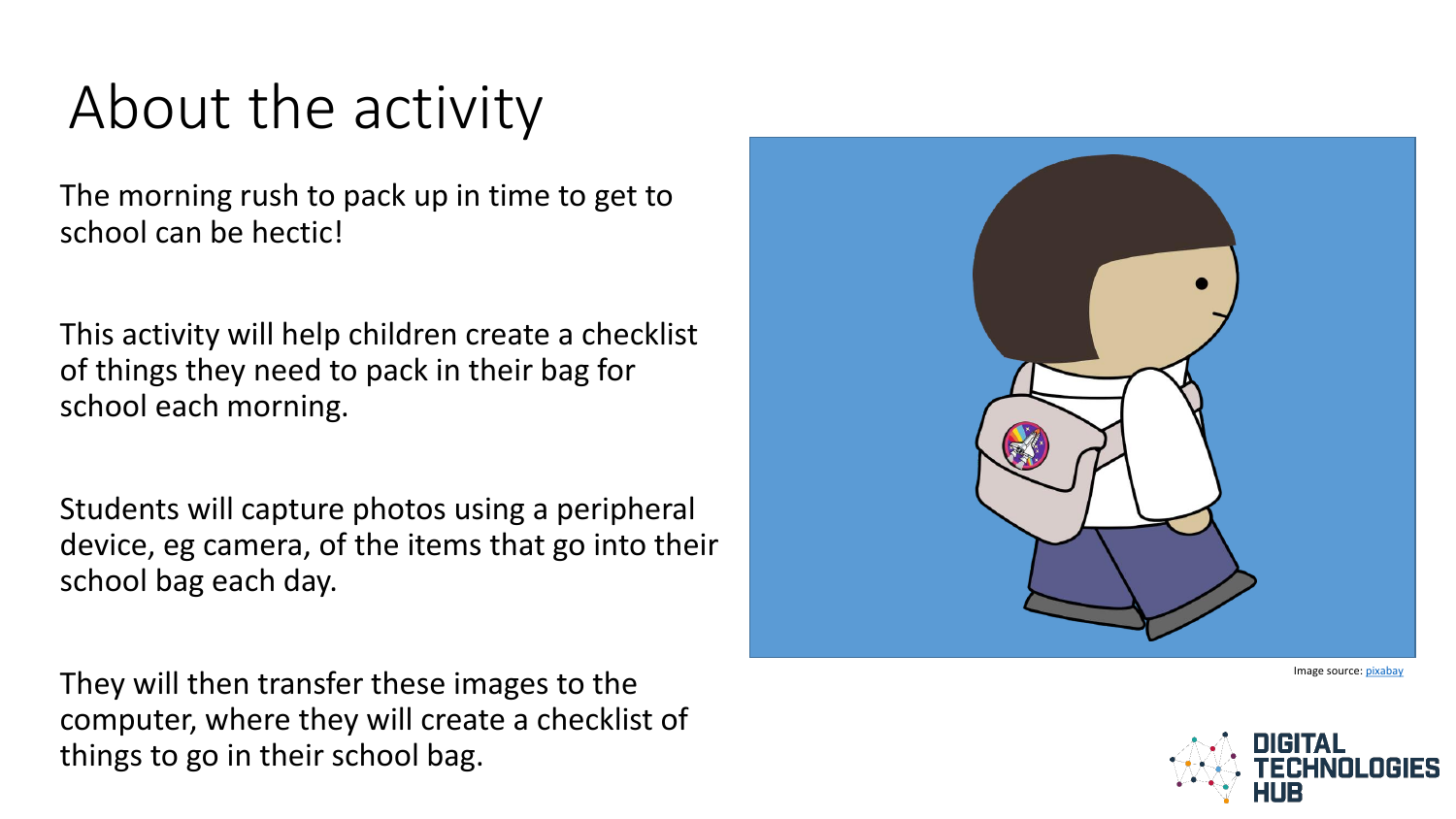#### Let's get started

**1**

Using a peripheral device, eg camera, take a photo of each item that needs to go in your school bag every day. This could be a lunch box, hat, jumper, etc.

Tip: Make sure there is only one item per picture.



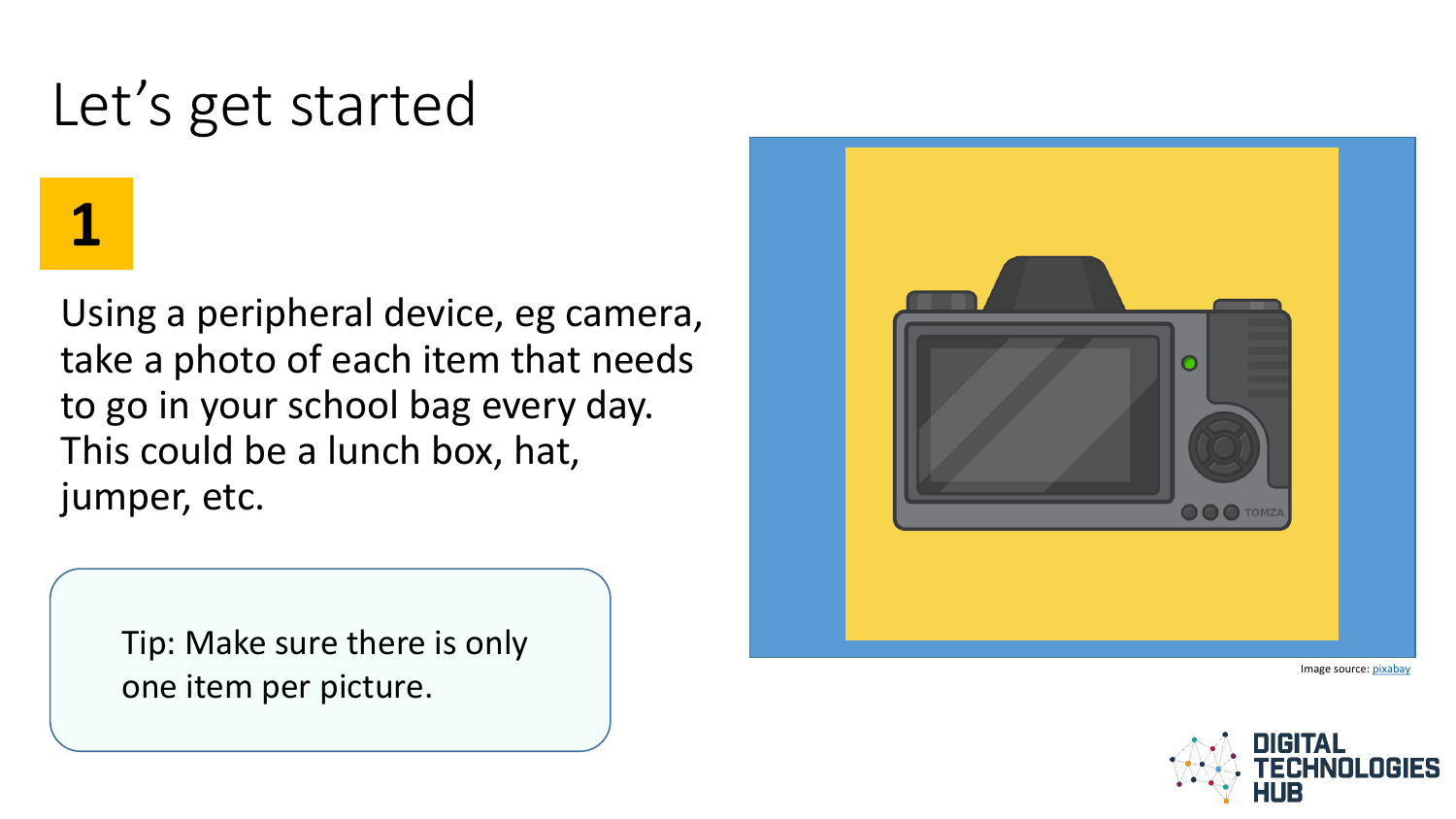#### What's next?

# **2**

Download the photos from the peripheral device onto a computer, ready to create your checklist.

Tip: Try to encourage your child to talk through each step as they go.



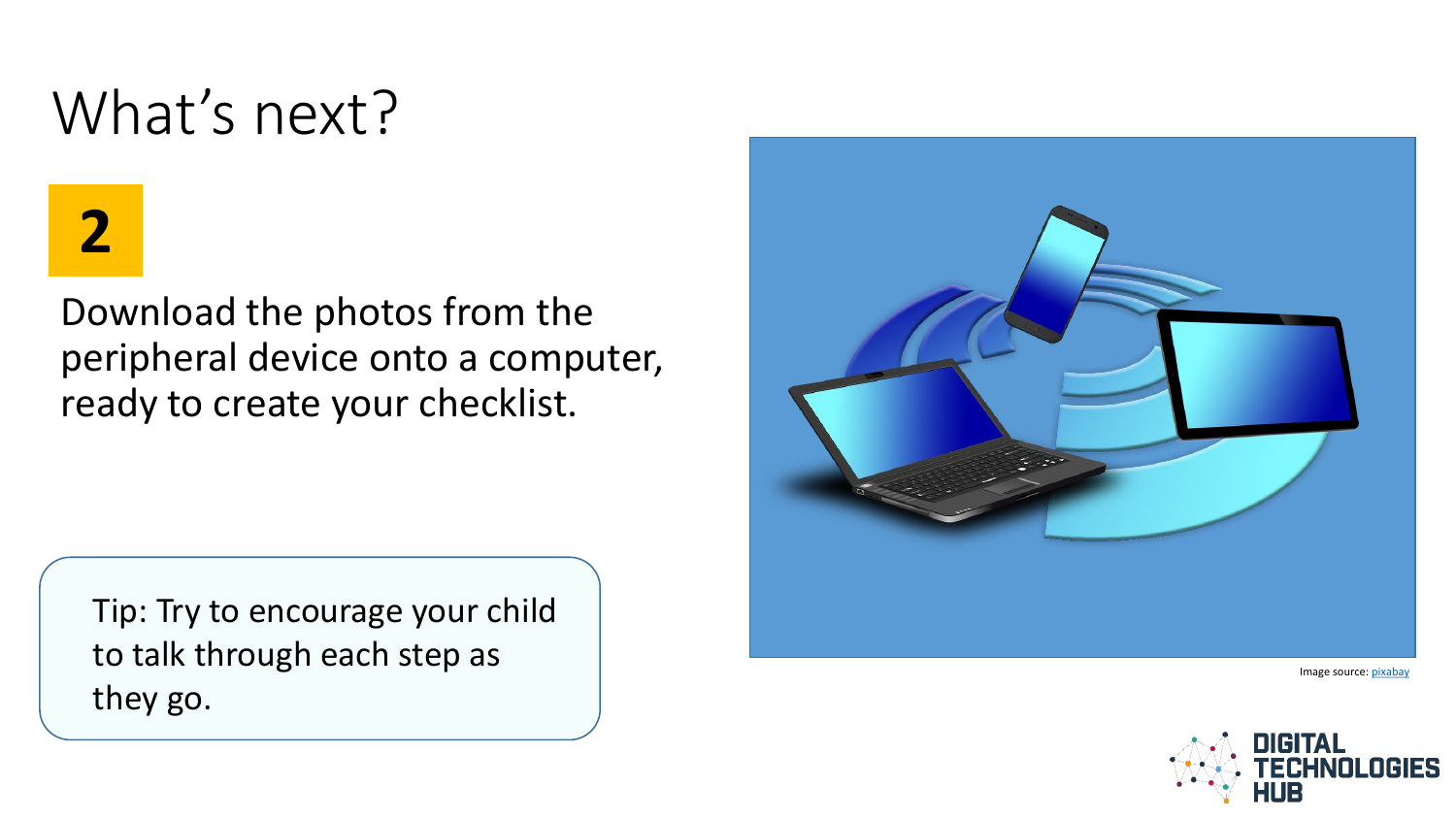#### What's next?

# **3**

Import the pictures into a word processing document and arrange them in an order that is easy for your child to follow, for example in sequential order or in a table.

Tip: It's a good idea for children to choose the way to display the information, however, if stuck for an idea, refer to the [resources section](#page-8-0).



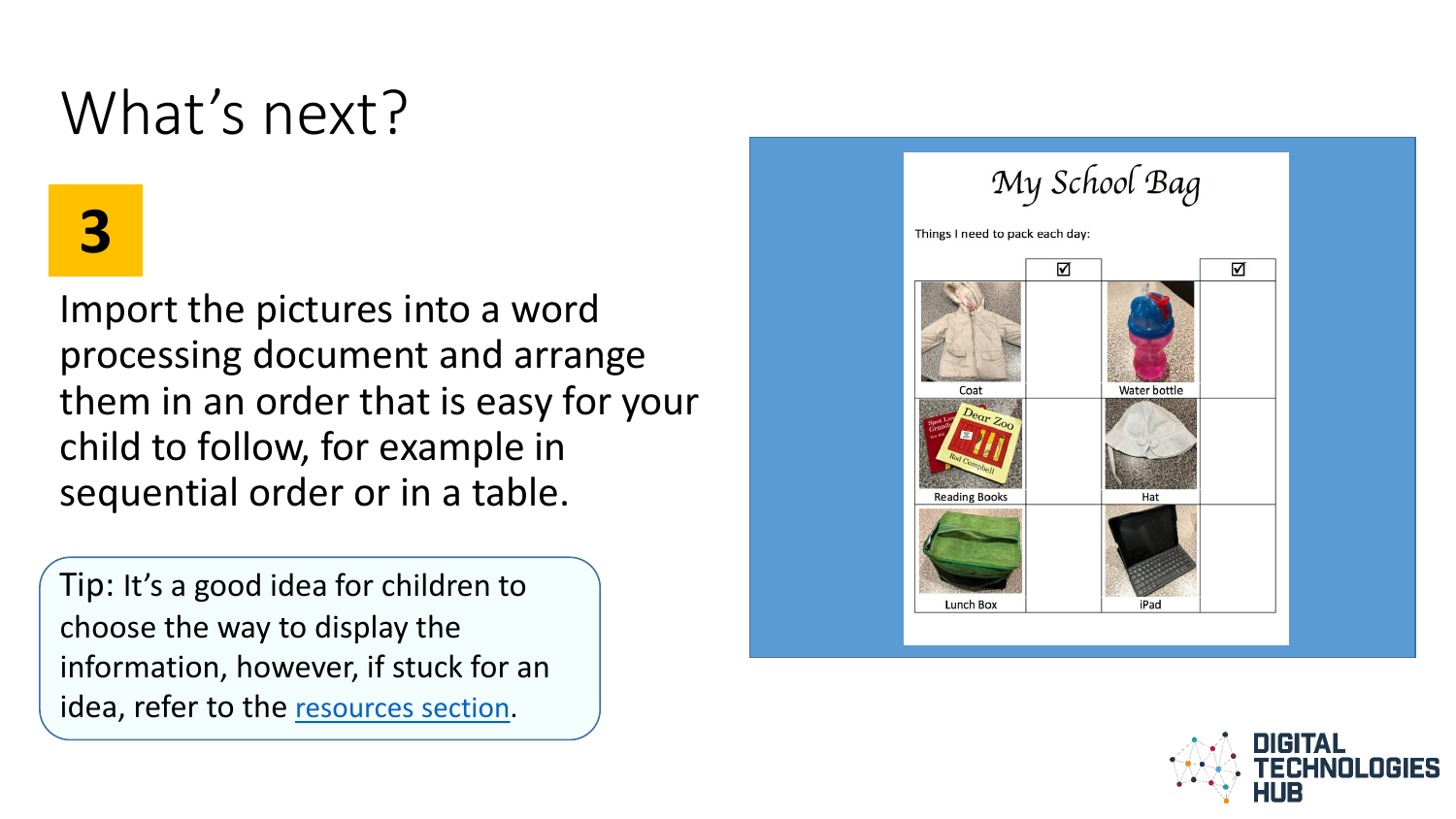## Congratulations!

**4**

You have finished creating your checklist.

It can now be saved and printed, ready to be used before school.



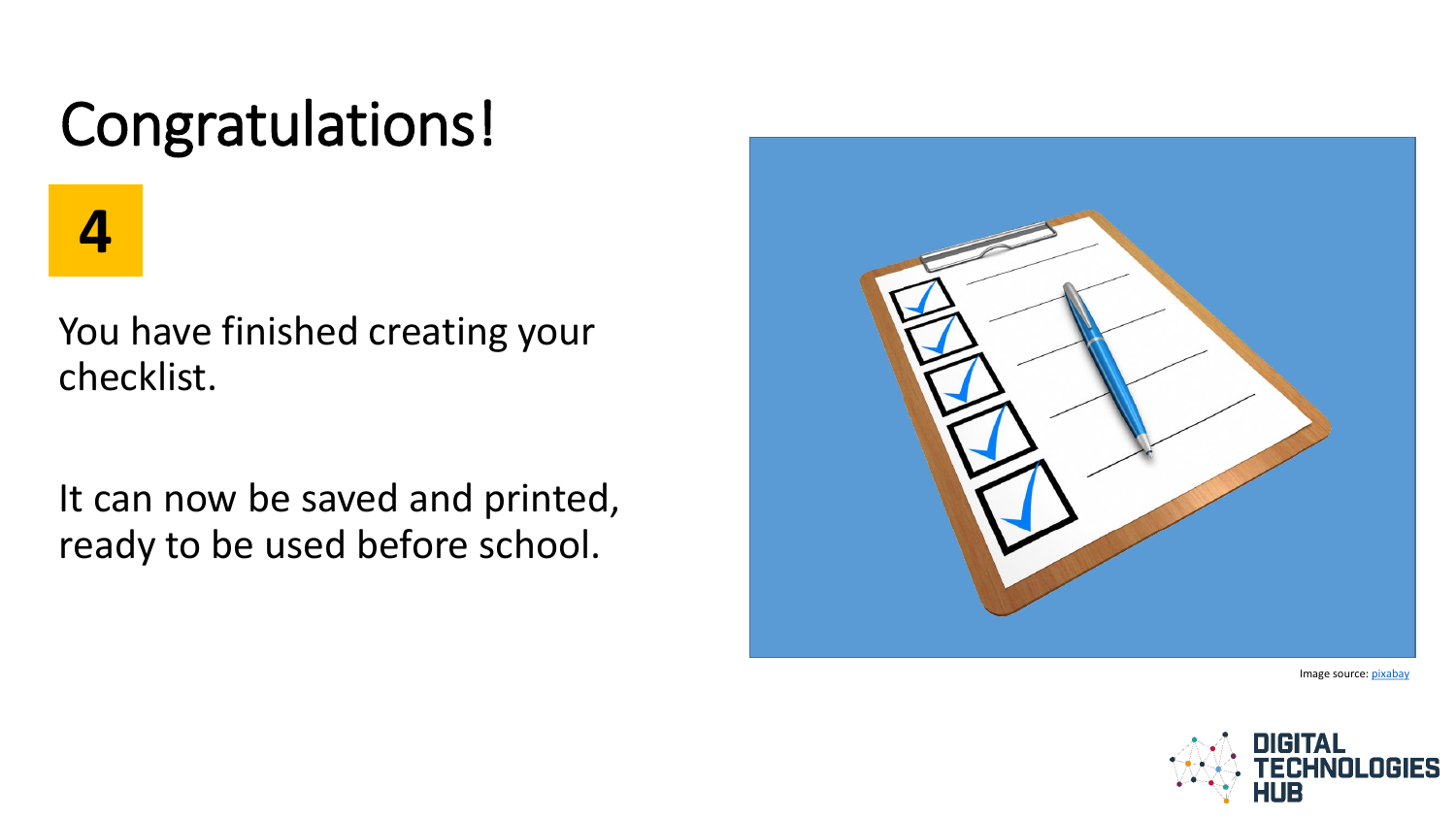#### Resources

Although students are encouraged to create their own way of displaying their school bag checklist, a template has been included in case one is required.

<span id="page-8-0"></span>Please note: a regular-sized PDF version can be downloaded separately from the Digital Technologies Hub website.